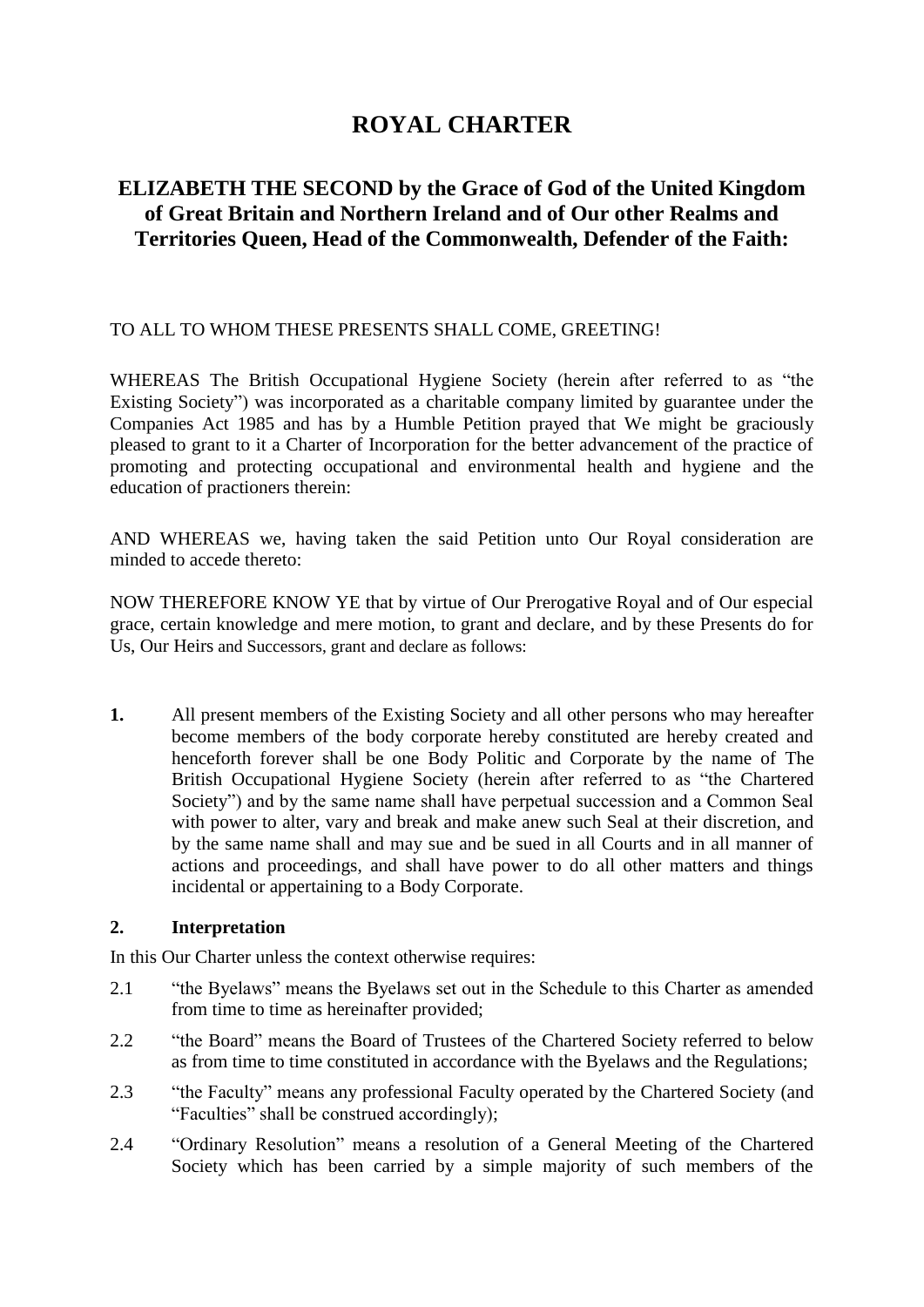Chartered Society as, being entitled to vote, vote in person or by proxy at the meeting;

- 2.5 "Regulations" any regulations of the Chartered Society from time to time made pursuant to **paragraph [9.2](#page-6-0)**;
- 2.6 "Special Resolution" means a resolution of a General Meeting of the Chartered Society which has been carried by a majority of not less than three quarters of such members of the Chartered Society as, being entitled to vote, vote in person or by proxy at the meeting;
- 2.7 "Voting Members" means such members of the Chartered Society eligible to vote;
- 2.8 words importing the singular number only shall include the plural number, and vice versa;
- 2.9 words importing one gender only shall include all genders;
- 2.10 words importing persons shall include bodies corporate and unincorporated associations.

## <span id="page-1-0"></span>**3. Objects**

The objects for which the Chartered Society is incorporated are the promotion and protection of occupational and environmental health and hygiene. In furtherance of this object the Chartered Society will:

- 3.1 promote public and professional awareness, good practice and standards; and
- 3.2 research and advance education in the science of occupational and environmental health and hygiene in particular by operating professional Faculties.

#### **4. Powers**

In furtherance of the objects set out in **paragraph [3](#page-1-0)** the Chartered Society shall have the following powers:-

- 4.1 to acquire with or without consideration any legal and equitable estate or interest in land, any personal property and any rights, actions or privileges which the Chartered Society may think necessary for the promotion of its objects, and to construct, maintain, demolish, adapt and alter any buildings or erections necessary or convenient for the objects of the Chartered Society;
- 4.2 subject to such consents as are required by law to sell, improve, mortgage, develop, exchange, lease, dispose of, turn to account or otherwise deal with all or any part of the property and rights of the Chartered Society;
- 4.3 to let out or take on hire as places of assembly, display centres or otherwise any part or parts of any land or buildings and in such divisions and manner as may be expedient;
- 4.4 to finance, promote, edit, print, publish and encourage the study, writing and distribution of books, papers, reports, periodicals, circulars, articles, visual and audible learning aids and other matter to increase public knowledge of occupational and environmental hygiene and of the activities of the Chartered Society or any part or parts thereof and otherwise in furtherance of the objects of the Chartered Society;
- 4.5 to establish equip and maintain technical and historical museums and libraries;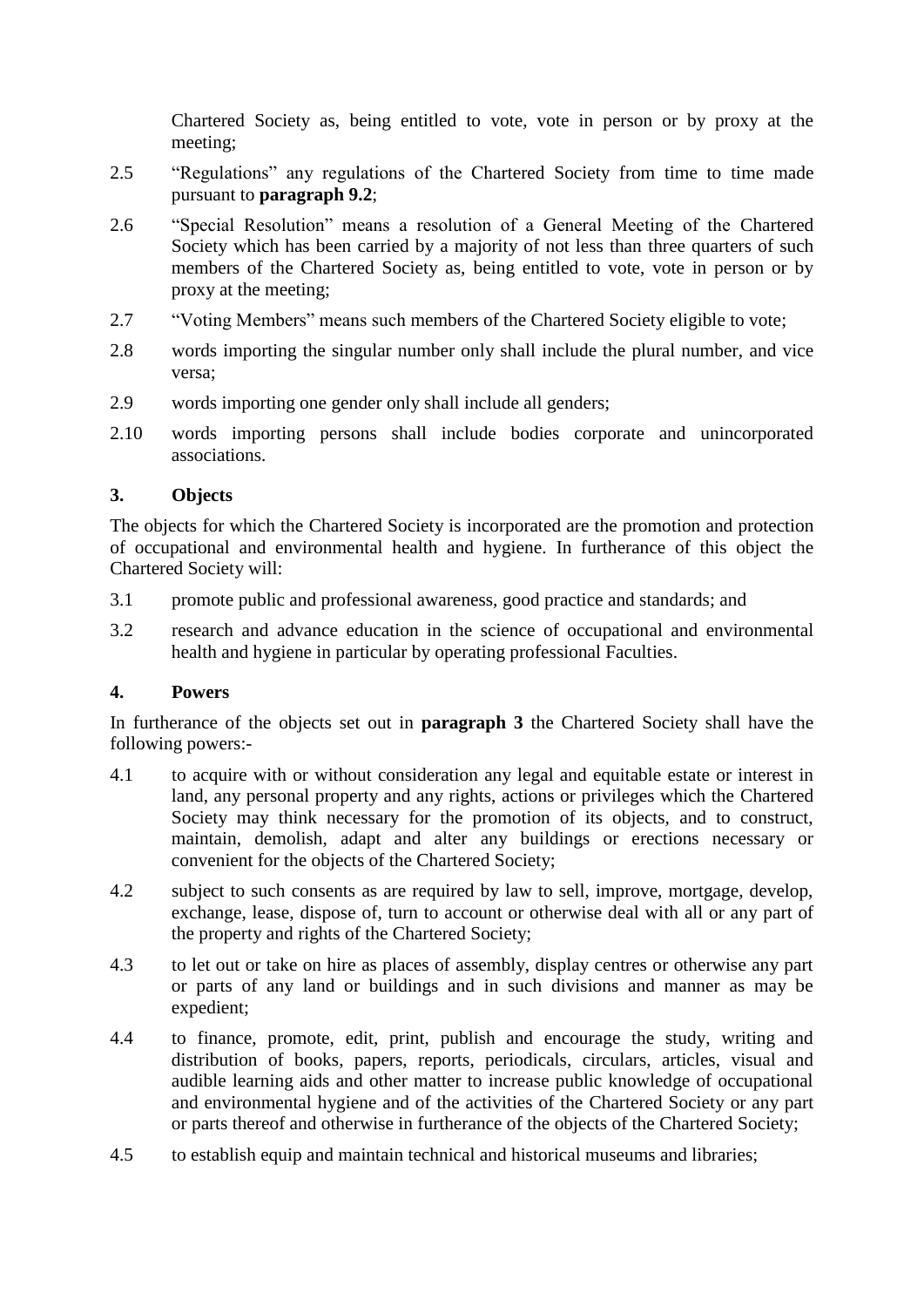- 4.6 to hold (either on its own or jointly with others) conferences, seminars, meetings, lectures, courses and discussions;
- 4.7 to hold, conduct and/or supervise examinations of entry at all levels to the profession of occupational hygiene and to award qualifications in occupational hygiene (or in particular aspects thereof);
- 4.8 to make awards signifying defined levels of professional or operational competence in the practice of comprehensive occupational hygiene or in particular aspects of such practice and to maintain a record of all holders of such awards;
- 4.9 to become a certifying body;
- 4.10 to define and publish the criteria upon which its judgement of competence at various levels shall be based;
- 4.11 to work in conjunction with other national and international organisations, or to act on their own behalf, to enable those organisations to achieve the above objectives;
- 4.12 to identify areas of equivalence between a Faculty's examinations and those of other qualifying or examining bodies;
- 4.13 to explore the possibility of, and where possible enter into, reciprocal arrangements with other qualifying or examining bodies in occupational hygiene;
- 4.14 to confer, consult, maintain contact and co-operate with any other professional, scientific or technical institute, society or association or other body with a view to the pursuit of common objects in occupational hygiene or allied subjects and to represent the profession of occupational hygiene nationally and/or internationally;
- 4.15 to prepare, print and publish guidance for the teaching of and/or training in the profession of occupational hygiene and to promote establish and operate a scheme for the continuing professional development of members of the Faculty;
- 4.16 to prepare and maintain lists and/or registers of members and award holders;
- 4.17 to make provision for lectureships, bursaries, prizes and grants;
- 4.18 to amalgamate or enter into partnership or into any arrangement for sharing of profits, union of interest, co-operation, joint venture, reciprocal concession, or otherwise, with any person, local or other authority, organisation, association or company carrying on or engaged in or about to carry on or engage in, any business or transaction capable of being conducted so as directly or indirectly to benefit the Chartered Society in the achievement of its objectives;
- 4.19 to employ and remunerate all such officers and servants as may be required for the purposes of the Chartered Society (not being a member of the Council), and to grant pensions and retirement benefits to or for employees or former employees of the Chartered Society and to the widows, children or other dependants of deceased employees who are in necessitous circumstances and to pay or subscribe to funds or schemes for the provision of pensions and retirement benefits for employees of the Chartered Society, their widows, children and other dependants;
- 4.20 to borrow or raise money for the purposes of the Chartered Society on such terms and such security (if any) as may be thought fit, and to issue any debentures or debenture stock whether perpetual, irredeemable or otherwise provided that the Chartered Society shall not undertake any permanent trading activity in raising funds for its charitable objects;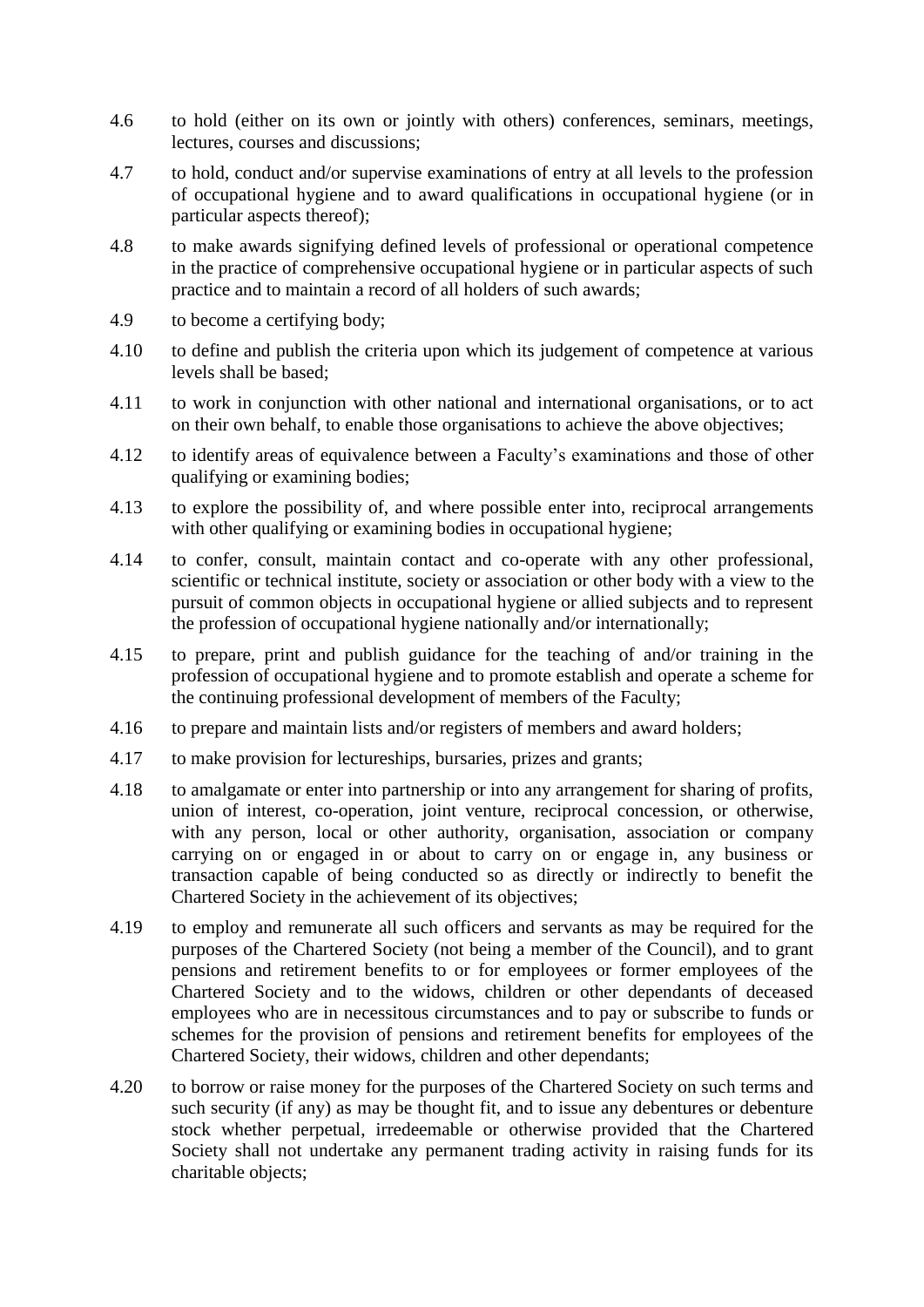- 4.21 to establish, promote, form and support or aid in the establishment, promotion and formation and support of any charitable associations or institutions and to subscribe or guarantee money for charitable purposes in any way connected with or calculated to further the objects of the Chartered Society;
- 4.22 to nominate persons, whether or not members of the Chartered Society to bodies, committees or other organisations engaged in discussing or disseminating matters involving the objects of the Chartered Society;
- 4.23 to enter into and carry into effect any arrangement for the sale of the whole or any part of the undertaking and assets of the Chartered Society to or any arrangement for merger or amalgamation with or any arrangement to acquire the whole or any part of the undertaking or assets of any other charitable institution or institutions which may have charitable purposes in any way similar to, connected with or likely to further the objects of the Chartered Society provided always that all requisite consents to any such arrangement shall have been previously obtained and provided further that it shall not be as a result of any such arrangement that any charitable institution or institutions which may acquire any part of the assets or undertaking of the Chartered Society or which may survive or be created as a result of any such merger or amalgamation or in whose name on behalf of the Chartered Society the whole or any part of the assets or undertaking of any charitable institution or institutions may be acquired shall prohibit the distribution of its or their income amongst its or their members to an extent less than is imposed on the Chartered Society under or by virtue of **paragraph [5](#page-4-0)** hereof;
- 4.24 to raise funds and to invite and to receive subscriptions, endowments, grants (whether government, municipal or from any statutory or charitable body or otherwise) and donations (whether of real or personal property) and devises and bequests for all or any of the purposes aforesaid and to sell, charge, exchange or dispose of, and lease and accept surrenders of leases of and manage all real estate (including leaseholds) so received and not required to be or capable of being occupied for the purposes of the Chartered Society and generally to manage, invest and expend all monies belonging to the Chartered Society;
- 4.25 to invest the monies of the Chartered Society not immediately required for its purposes in or upon such investments, securities or property as may be thought fit, subject nevertheless to such conditions (if any) as may for the time being be imposed or required by law and subject also as hereinafter provided;
- 4.26 to sell or to co-operate with others in selling any books, papers, reports, periodicals, circulars, articles, visual and audible learning aids for the purpose of promoting the objects of the Chartered Society;
- 4.27 to make representations to government and its agencies, other institutions, authorities, bodies or persons and at public enquiries, appeals or in such other ways as shall appear necessary from time to time in furtherance of the objects of the Chartered Society;
- 4.28 subject to **paragraph [5](#page-4-0)** hereof to employ and pay architects, surveyors, engineers, construction experts, accountants, barristers and solicitors and other professional persons, clerks and other staff for the purpose of fulfilling the objects of the Chartered Society;
- 4.29 to make such arrangements as are necessary to enable the public (whether free or at a charge) to view and enjoy the property of the Chartered Society and any buildings;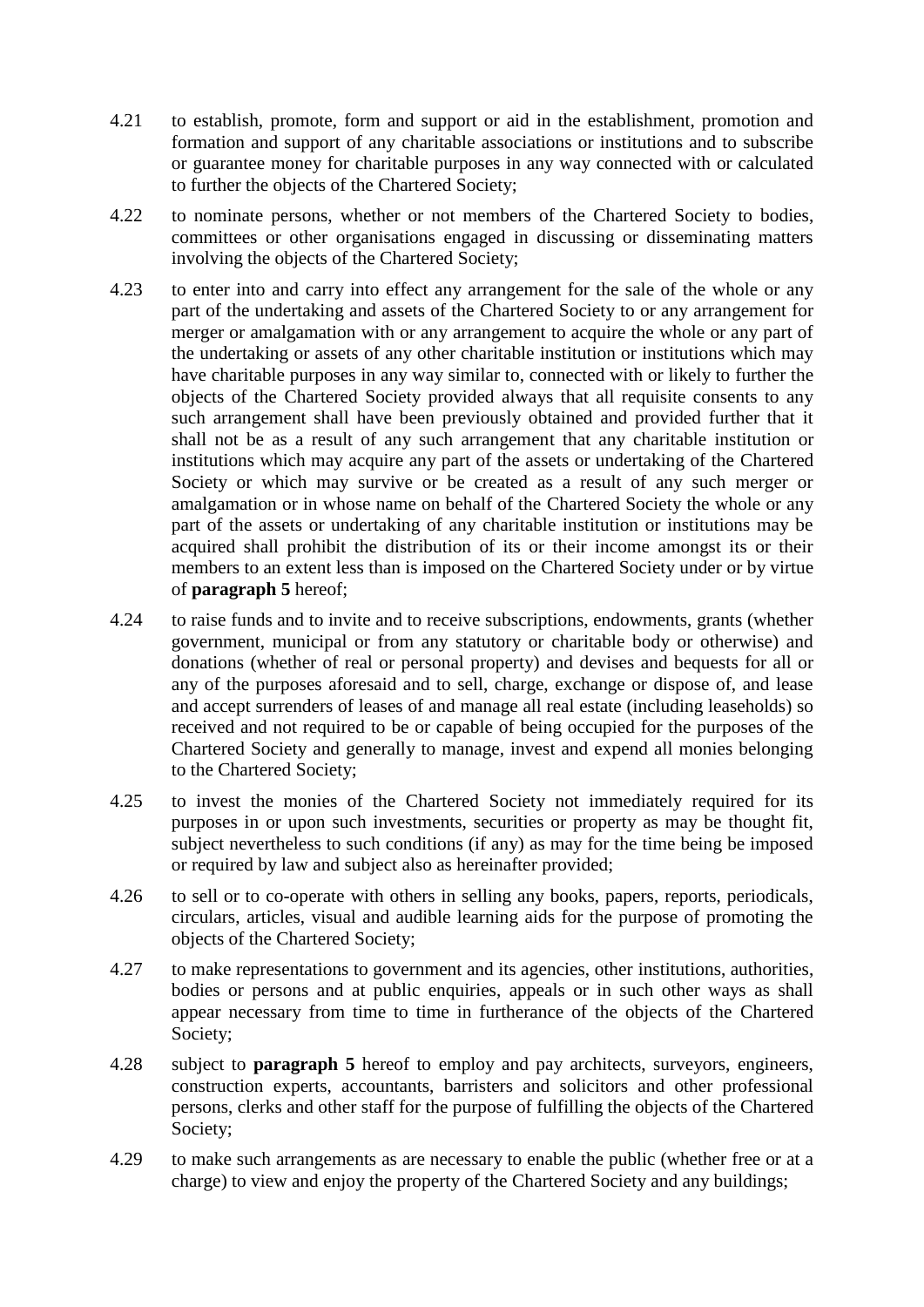- 4.30 to form, promote and encourage regional organisations or branches of the Chartered Society;
- 4.31 to draw, make, accept, endorse, execute and issue promissory notes, bills of exchange or other negotiable or transferable instruments;
- 4.32 to provide indemnity insurance to cover the liability of the directors which by virtue of any rule of law would otherwise attach to them in respect of any negligence, default, breach of trust or breach of duty of which they may be guilty in relation to the Chartered Society: Provided that any such insurance shall not extend to any claim arising from any act or omission which the directors knew to be a breach of trust or breach of duty or which was committed by the directors in reckless disregard to whether it was a breach of trust or breach of duty or not and provided also that any such insurance shall not extend to the costs of any unsuccessful defence to a criminal prosecution brought against the directors in their capacity as directors of the Chartered Society;
- 4.33 to do all such other lawful things as are necessary to the attainment of the above objects or any of them

#### **Provided always:**

- (a) in case the Chartered Society shall take or hold any property which may be subject to any trust, the Chartered Society shall only deal with or invest the same in such manner as allowed by law having regard to such trusts;
- (b) the objects of the Chartered Society shall not extend to the regulations between workers and employers or organisations of workers and organisations of employers;
- (c) in case the Chartered Society shall take or hold any property subject to the jurisdiction of the Charity Commissioners for England and Wales the Chartered Society shall not sell, mortgage, charge or lease the same without such authority, approval or consent as may be required by law, and as regards any such property the council or governing body of the Chartered Society shall be chargeable for any such property that may come into their hands, and shall be answerable for their own acts, receipts, neglects and defaults and for the due administration of such property in the same manner and to the same extent as they would as such council or governing body have been if no incorporation had been effected, and incorporation of the Chartered Society shall not diminish or impair any control or authority exercisable by the Chancery Division of the High Court of Justice or the Charity Commissioners over such council or governing body but they shall as regards any such property be subject jointly and separately to such control or authority as if the Chartered Society were not incorporated.

#### <span id="page-4-0"></span>**5. Income and Property**

The income and property of the Chartered Society whencesoever derived shall be applied solely towards the promotion of the objects of the Chartered Society as set forth in **paragraph [3](#page-1-0)** and no member shall have any personal claim on any property of the Chartered Society and no portion thereof shall be paid or transferred directly or indirectly by way of dividend, bonus or otherwise howsoever by way of profit to members of the Chartered Society Provided always that: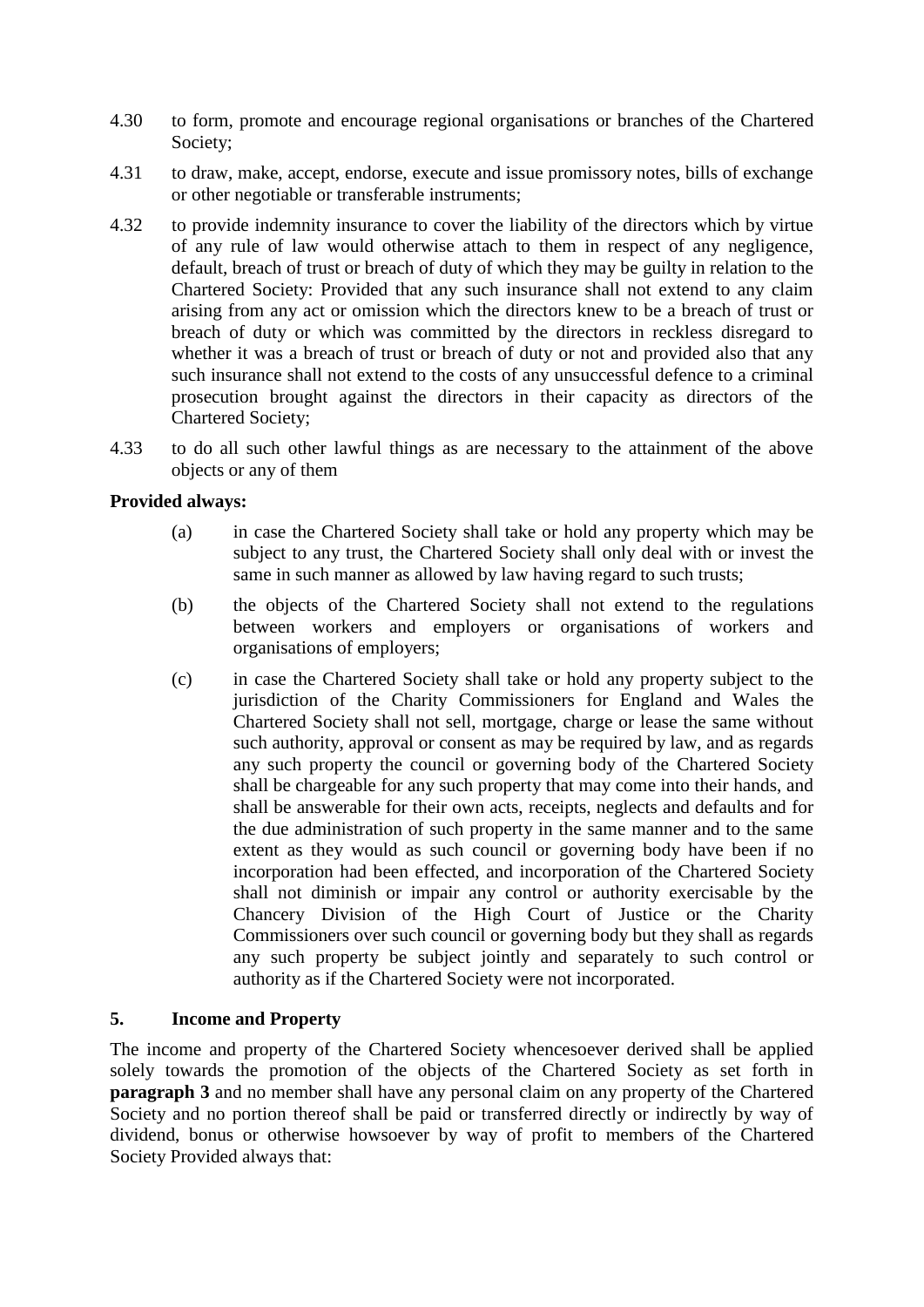- 5.1 nothing herein shall prevent the payment in good faith by the Chartered Society of:
	- 5.1.1 a reasonable and proper remuneration and/or out of pocket expenses to any officer or servant of the Chartered Society, or to any member of the Chartered Society, in return for any services actually rendered to the Chartered Society; or
	- 5.1.2 interest on money lent; or
	- 5.1.3 reasonable and proper rent for premises demised or let by any member to the Chartered Society

but so that no member of the council or governing body of the Chartered Society shall be appointed to any salaried office of the Chartered Society, or any office of the Chartered Society paid by fees, and that no remuneration or other benefit in money or money's worth shall be given by the Chartered Society to any member of such council or governing body except repayment of reasonable out of pocket expenses and interest on money lent or reasonable and proper rent for premises demised or let to the Chartered Society; and

- 5.2 provided further that the provision last aforesaid shall not apply to any payment to any company of which a member of the council or governing body may be a member and in which such member shall not hold more than one hundredth part of the capital, and such member shall not be bound to account for any share of profits he may receive in respect of any such payment; and
- 5.3 provided further that nothing shall prevent any payment of any premium in respect of any indemnity insurance to cover the liability of the directors which, by virtue of any rule of law would otherwise attach to them in respect of any negligence, default, breach of trust or breach of duty of which they may be guilty in relation to the Chartered Society: provided that any such insurance shall not extend to any claim arising from liability resulting from conduct which the directors knew, or must have assumed to have known, was not in the best interests of the Chartered Society, or which the directors did not care whether it was in the best interests of the Chartered Society or not and provided also that any such insurance shall not extend to any claim arising from liability for the costs of unsuccessfully defending criminal prosecutions for offences arising out of fraud or dishonesty or wilful or reckless misconduct of the directors.

# **6. Liability of Members**

- 6.1 The liability of the members is limited.
- 6.2 Every member of the Chartered Society undertakes to contribute such amount not exceeding £1 as may be required to the assets of the Chartered Society if it should be wound up while he is a member or within one year after he ceases to be a member, for payment of the debts and liabilities of the Chartered Society contracted before he ceases to be a member, and the costs, charges and expenses of winding up and for the adjustment of the rights of the contributories among themselves.

#### **7. Membership**

7.1 The Chartered Society shall consist of such members in such grades or categories as the Byelaws from time to time prescribe. The qualifications, manner and terms of admission, rights and privileges and obligations of each grade or category of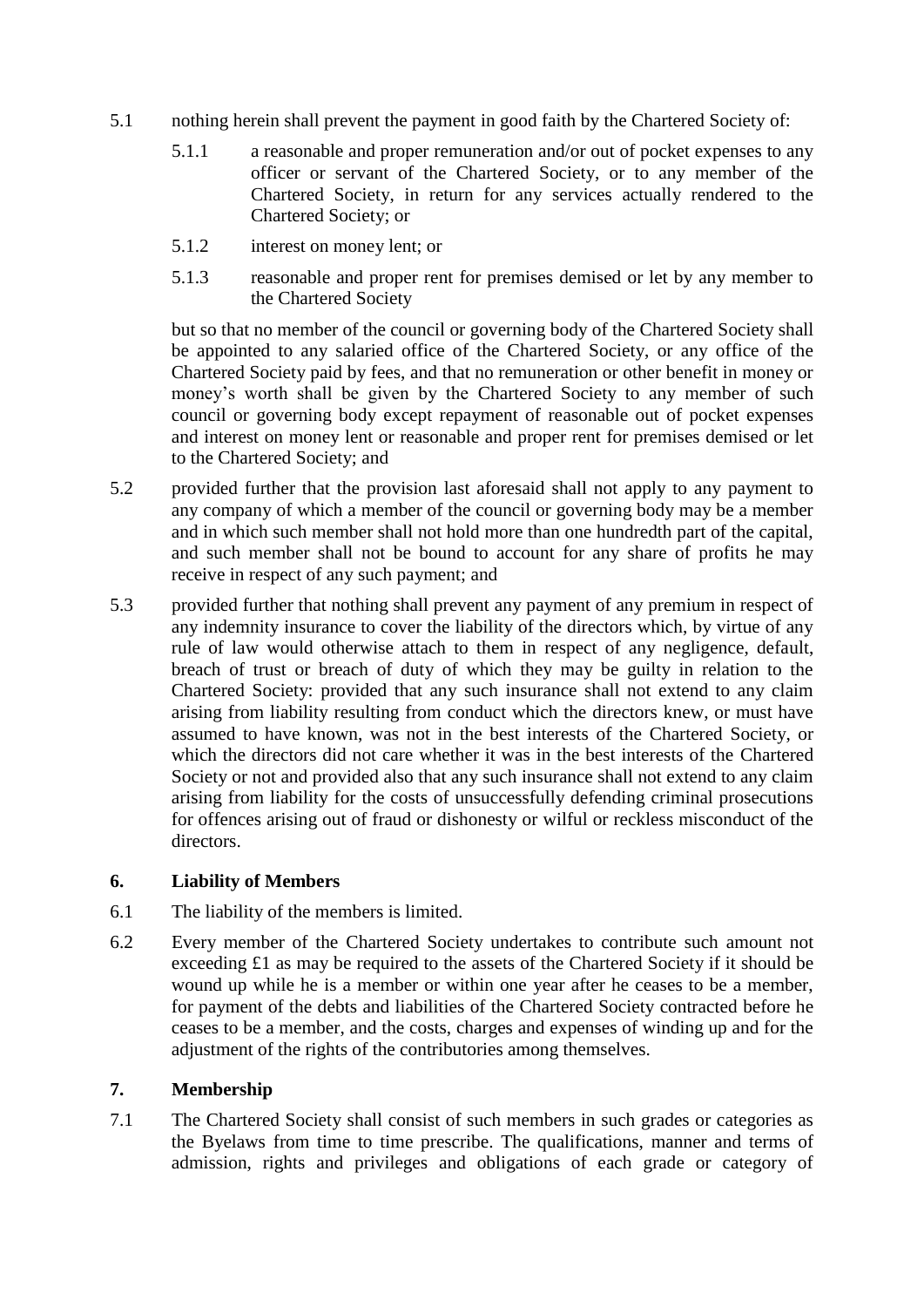membership and the terms under which members may be subject to disciplinary sanctions by the Chartered Society shall be as the Byelaws shall prescribe.

7.2 The members of the Existing Society as at the date of this Our Charter shall continue in the same grades or categories in the Chartered Society, subject to the provisions of this Our Charter and the Byelaws.

# **8. Board**

- 8.1 There shall be such officers of the Chartered Society, with such functions, tenure and terms of office, as the Byelaws or the Regulations may from time to time prescribe.
- 8.2 The officers of the Existing Society as at the date of this Our Charter shall continue in office for the terms for which they were elected, subject to the provisions of this Our Charter, the Byelaws and the Regulations.
- 8.3 The governance and control of the Chartered Society shall be vested in the Board constituted in accordance with the Byelaws and the Regulations. The members of the Council shall have such tenure and the terms of office as the Byelaws and the Regulations may from time to time prescribe. The Board shall manage the affairs of the Chartered Society in accordance with this Our Charter, the Byelaws and the Regulations and shall exercise such powers and do such acts and things as may be exercised or done by the Chartered Society and are not by the provisions of this Our Charter, the Byelaws or the Regulations directed to be exercised or done by the Chartered Society in General Meeting.
- 8.4 The members of the Board of the Existing Society at the date of this Our Charter shall continue in office for the term for which they were elected, subject to the provisions of this Our Charter, the Byelaws and the Regulations.

# **9. Byelaws**

- 9.1 The affairs of the Chartered Society shall be managed in accordance with the Byelaws. The Voting Members of the Chartered Society may, by Special Resolution, add to, amend or repeal the Byelaws for the time being, if that shall seem expedient for the furtherance of the objects of the Chartered Society; but no Byelaws so made shall take effect until the same shall have been approved by the Lords of Our Most Honourable Privy Council (of which approval a certificate under the hand of the Clerk of Our said Privy Council shall be conclusive evidence).
- <span id="page-6-0"></span>9.2 Subject to terms of this Our Charter, the Byelaws may regulate any matter relating to the administration of the Chartered Society and its affairs, and may direct that any matter which, pursuant to this Our Charter, might be prescribed or regulated in the Byelaws may be further prescribed or regulated by Regulations. No such further prescription or regulation shall be effective to any extent to which it is inconsistent with the provisions of this Our Charter or the Byelaws.

# **10. Amendments to Our Charter**

The Chartered Society may at any time amend, add to or revoke any of the provisions of this Our Charter by a Special Resolution at a General Meeting of the Chartered Society and any such amendment, addition or revocation shall, when allowed by Us, Our Heirs, or Successors in the Board, become effectual.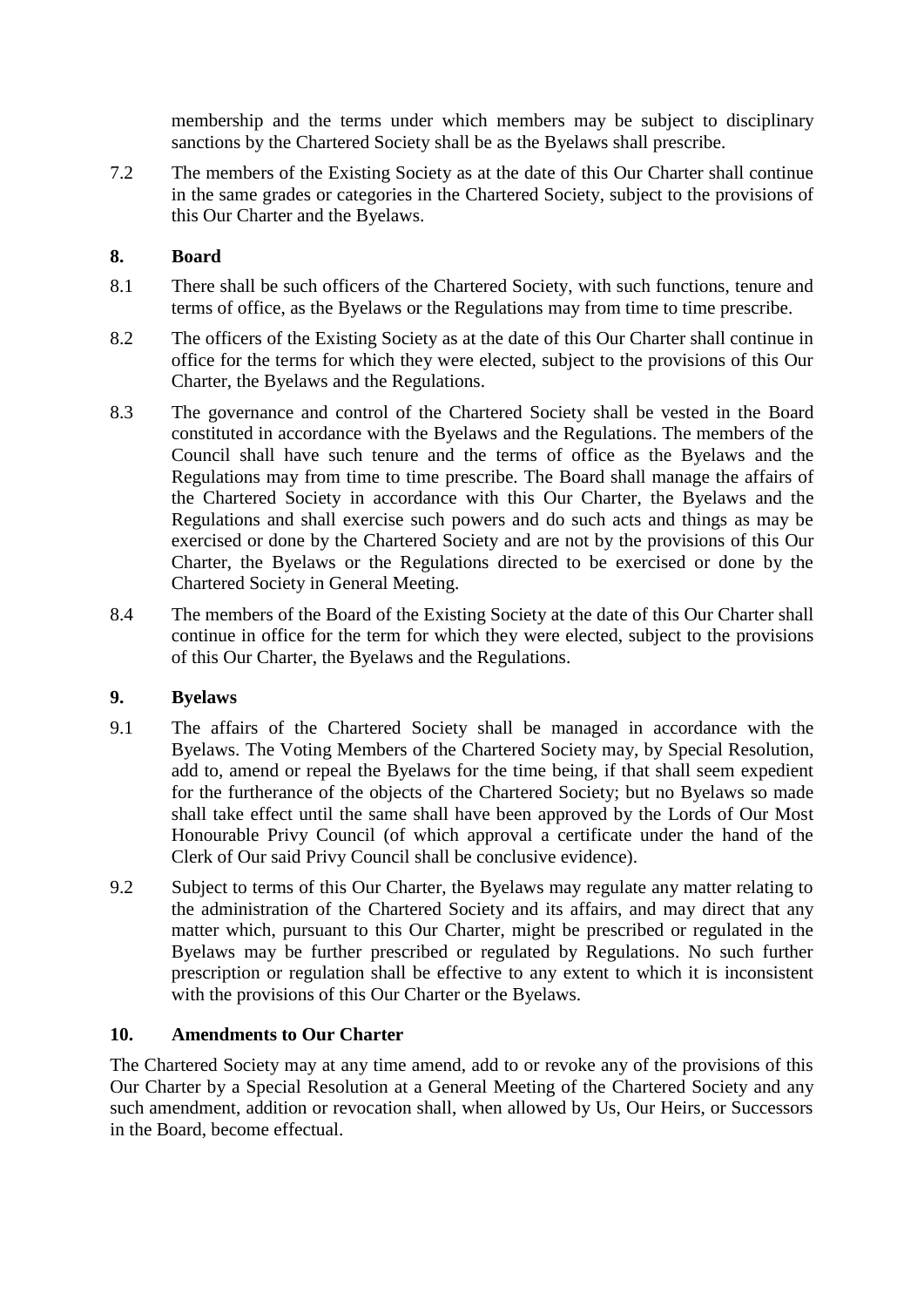## **11. Dissolution**

- 11.1 The Members of the Chartered Society may by a Special Resolution passed at a General Meeting specially summoned for the purpose determine to surrender this Our Charter subject to the sanction of Us, Our Successors in Council and upon such terms as We or They may consider fit, and wind up or otherwise deal with the affairs of the Chartered Society in the manner directed by such General Meeting (subject to **paragraph [11.2](#page-7-0)**) or in default of such directions as the Council thinks expedient having due regard to the liabilities of the Chartered Society for the time being.
- <span id="page-7-0"></span>11.2 If upon the winding up or dissolution of the Chartered Society there remains after the satisfaction of all its debts and liabilities any property whatsoever the same shall not be paid to or distributed among the members of the Chartered Society, but shall be given or transferred to some other charitable institution or institutions having objects similar to the objects of the Chartered Society, and which shall prohibit the distribution of its or their income and property amongst its or their members to an extent at least as great as is imposed on the Chartered Society under or by virtue of **paragraph** [5](#page-4-0) hereof, such institution or institutions to be determined by the members of the Chartered Society at or before the time or dissolution or, in default thereof, by a Judge of the High Court of Justice having jurisdiction in regard to charitable funds, and if and insofar as effect cannot reasonably be given to the aforesaid provision then to some charitable object.

## **12. Conflict**

In any case of conflict, the provisions of this Our Charter shall prevail over those of the Byelaws and any Regulations made pursuant to **paragraph [9.2](#page-6-0)**, and the provisions of the Byelaws shall prevail over those of any such Regulations.

**13. Lastly, We do hereby for Us, Our Heirs and Successors grant that these Our Letters or the enrolment thereof shall be in all things good, firm valid, sufficient and effectual in law notwithstanding any omission, imperfection, defect, matter, cause or thing whatsoever to the contrary thereof in these Our Letters contained and shall be taken construed and adjudged benevolently and in every case most favourably to the Chartered Society and the promotion of the objects of this Our Charter.**

**IN WITNESS** whereof, we have caused these Our Letters to be made Patent.

**WITNESS** Ourself at the the theory of the theory of the theory of the theory of the theory of the theory of the theory of the theory of the theory of the theory of the theory of the theory of the theory of the theory of t

day of of in the year of Our Reign

BY WARRANT UNDER THE QUEEN'S SIGN MANUAL (date)